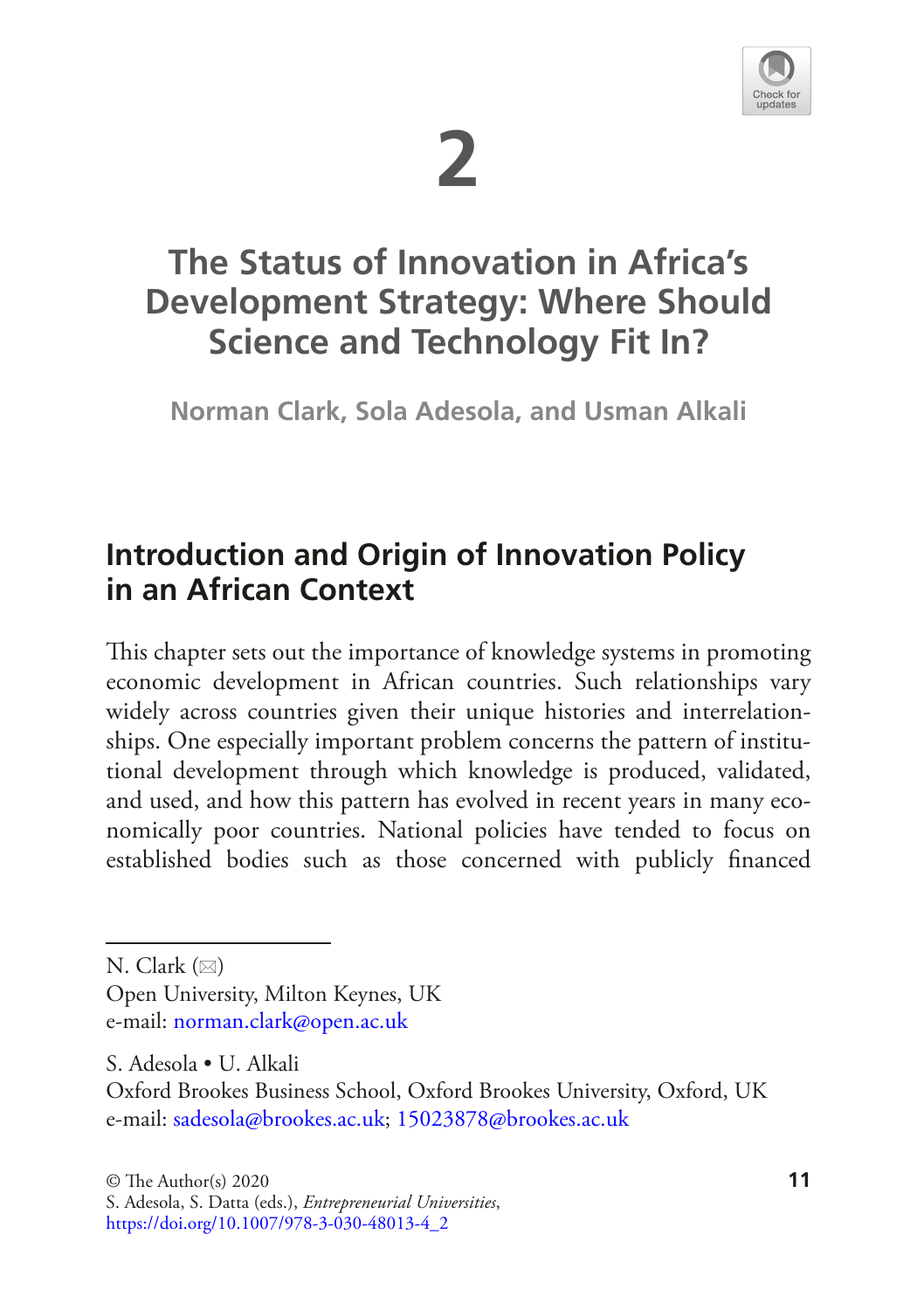education and research, but have paid little attention to the use of the resultant knowledge. This is especially so in Africa where the comparison with many South Asian countries shows poor effective knowledge-based development. A significant amount of recent research has begun to show that this happens because of excessive orientation to formal science in comparison to the kinds of knowledge related to investment, production, civil society goals, incomes, and employment possibilities for the bulk of populations.

The origin of the chapter goes back to early 2015, speaking to a group of donors on the topic of Africa's long-term strategy organised by the African Centre for Technology Studies (ACTS) in Nairobi, Kenya. The presentation was entitled *"The African Development Agenda and Strategic Priorities for Foreign Aid Post 2015: The Case for Aid for Science, Technology, Innovation and Sustainable Development"*. In preparation for the talk, we came across the official documents produced by the African Ministerial Council on Science and Technology (AMCOST). Their policy statements discussed innovation and innovation policy in a manner that hardly made any reference to economic production and employment. Instead, the discourse by AMCOST was dominated by reference to scientific research conducted in scientific institutions. The message clearly resonated with the 1970s view that innovation is really all about formal R&D conducted in universities and such like bodies.

The arguments were presented in a way that focused on what to policymakers appeared to be a new concept in the policy literature of relevance to African economic development, namely the conflation of Science, Technology and Innovation (STI) as the focus of national and international interventions designed to boost African growth. We say "new concept" advisedly because most of the documents consulted mentioned just Science and Technology. The insertion of "Innovation" after "Science & Technology" seems to have occurred in an African context around 2006. Prior to that, "Innovation" was hidden in most of the official texts read. The presentation then was mainly about a Department for International Development (DFID) programme the first author had been closely involved with, called the *Research into Use* (RIU). In an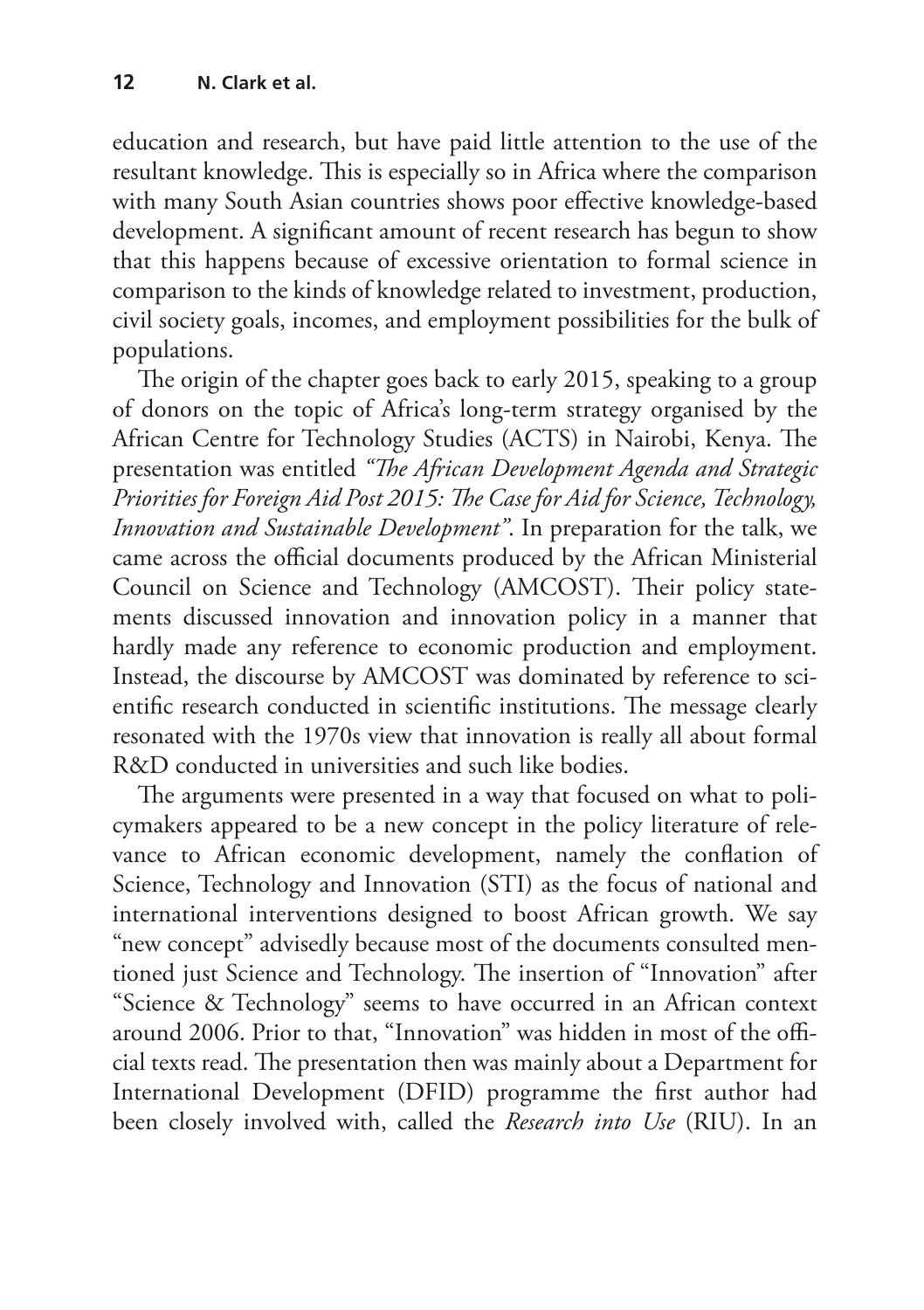earlier paper by Clark and Frost ([2015\)](#page-17-0), the authors had expressed the view that by using the term "STI", policymakers were consciously, or unconsciously, focusing on strategies for innovation policy that have little to do with nuts and bolts of what is really needed in an African context: namely, how to raise the productive capacity of African economies and, by extension, provide jobs and incomes for their citizens.

### **Revisiting Africa's Innovation in Development Strategy**

Two reasons contributed to revisiting innovation in development strategy in Africa. First, on reflection we have realised that this focus on STI as the centre of gravity for innovation policy in Africa shows every sign of permanence and could actually be quite harmful. For policy is all about actions for social and economic change. To commit scarce resources in wrong directions in conditions of underdevelopment is something that Africa cannot afford. Moreover, the danger is that this could well take place if powerful scientific lobbies award themselves little gifts that are not justified. A second reason for revisiting the topic is that it raises an issue of the importance of links between higher education (HE) and economic production. For in a sense the relative inability of the HE system in Africa to assist in securing jobs for its graduates is by now clearly a continental problem.

Based on this, the chapter covers four points for discussion in the following sections:

- 1. Theoretical overview of innovation development and their application in Sub-Saharan Africa (SSA)
- 2. Institutional developments of African STI initiatives
- 3. The DFID Research into Use (RIU) Programme
- 4. Relevance of DFID/RIU and innovation policy for African Higher Education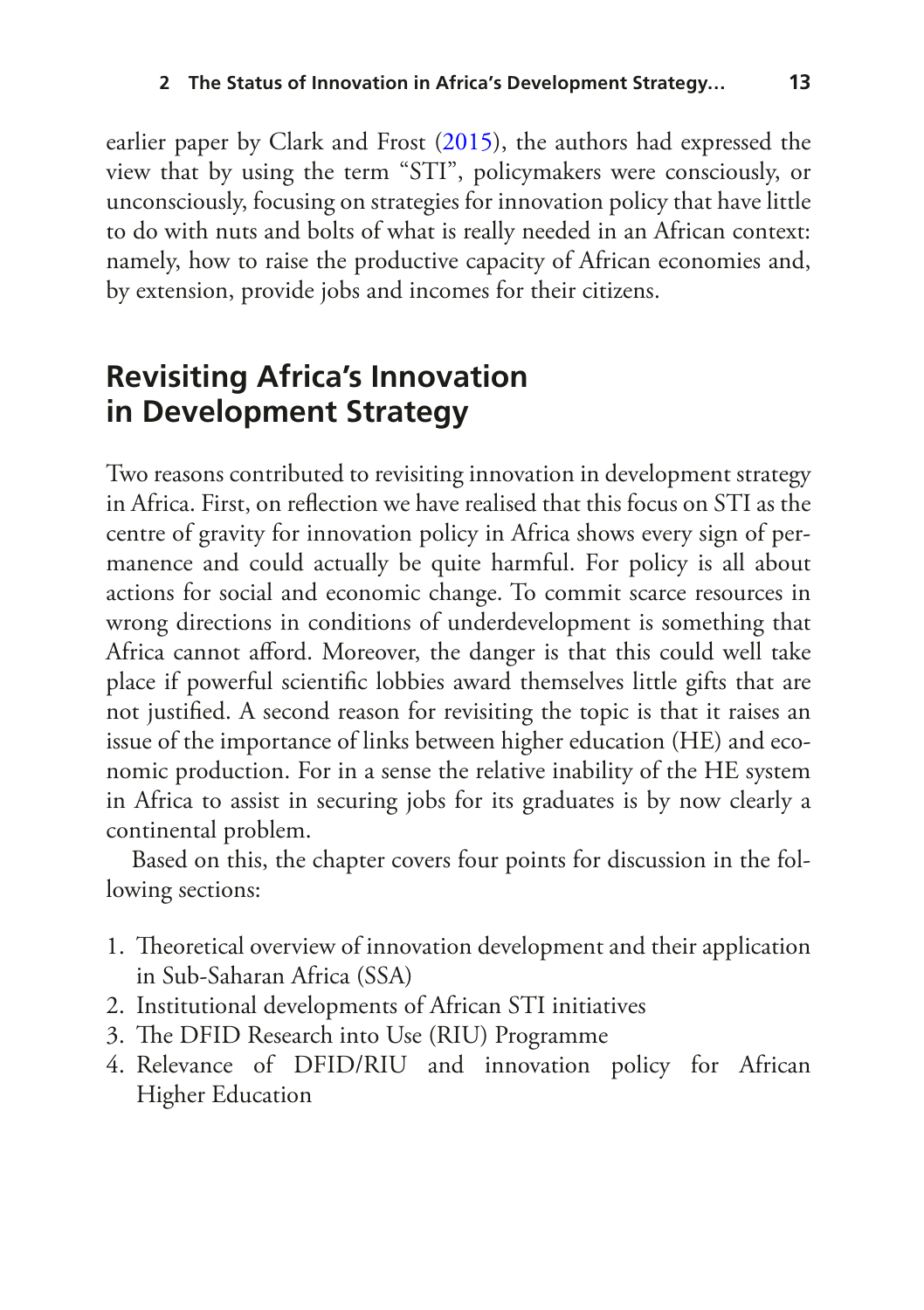## **Theoretical Overview of Innovation Development and Their Application in SSA**

In contrast to the supply-led approach of the 1970s and building on analysts such as Freeman ([1987\)](#page-18-0), Lundvall ([1992\)](#page-19-0), Nelson [\(1993](#page-19-1)), Edquist ([1997\)](#page-18-1) and others, most modern treatments of innovation now conduct analysis as a systemic activity. Due to the globalisation and intensification of knowledge in production systems, many countries including those in Africa now routinely use science, technology, and entrepreneurship policies to stimulate economic transitions through innovation and entrepreneurship (Robson et al. [2009\)](#page-19-2). Such transitions have comprised multiple shifts in government policies and strategic plans (Amankwah-Amoah [2016](#page-17-1)). In this way, a substantial body of work has been dedicated to understanding the circumstances under which an innovation can help countries to develop faster (Verspagen [2005;](#page-19-3) Hasan and Tucci [2010\)](#page-18-2). However, many developing countries, especially in Africa, have not fully benefited from the positive externalities of STI. This has been ascribed to the failure of some states to direct their innovation policies to the most vital areas of necessity and address the critical needs of its people, particularly employment generation for youth.

Two recent approaches to the study of innovation have been those of Innovation Systems and Triple Helix. The central theme of innovation systems thinking highlights how private firms, government organisations, and institutions of higher education collaborate, create, diffuse, and apply knowledge for commercial benefit. This knowledge can be new or an enhancement of an existing product or process or a combination of both. Innovation System approaches have been adopted by many developed countries to promote competitiveness and economic growth. However, implementations of such policies in developing countries, especially those in SSA, have been insufficiently analysed (Lall and Pietrobelli [2003](#page-19-4); Jauhiainen and Hooli [2017\)](#page-18-3).

Representing a departure from the System of Innovation approach, the Triple Helix Model stresses interaction among university, industry, and government institutions. These emphasise distinct but complementary intersection and overlapping of roles between the three institutional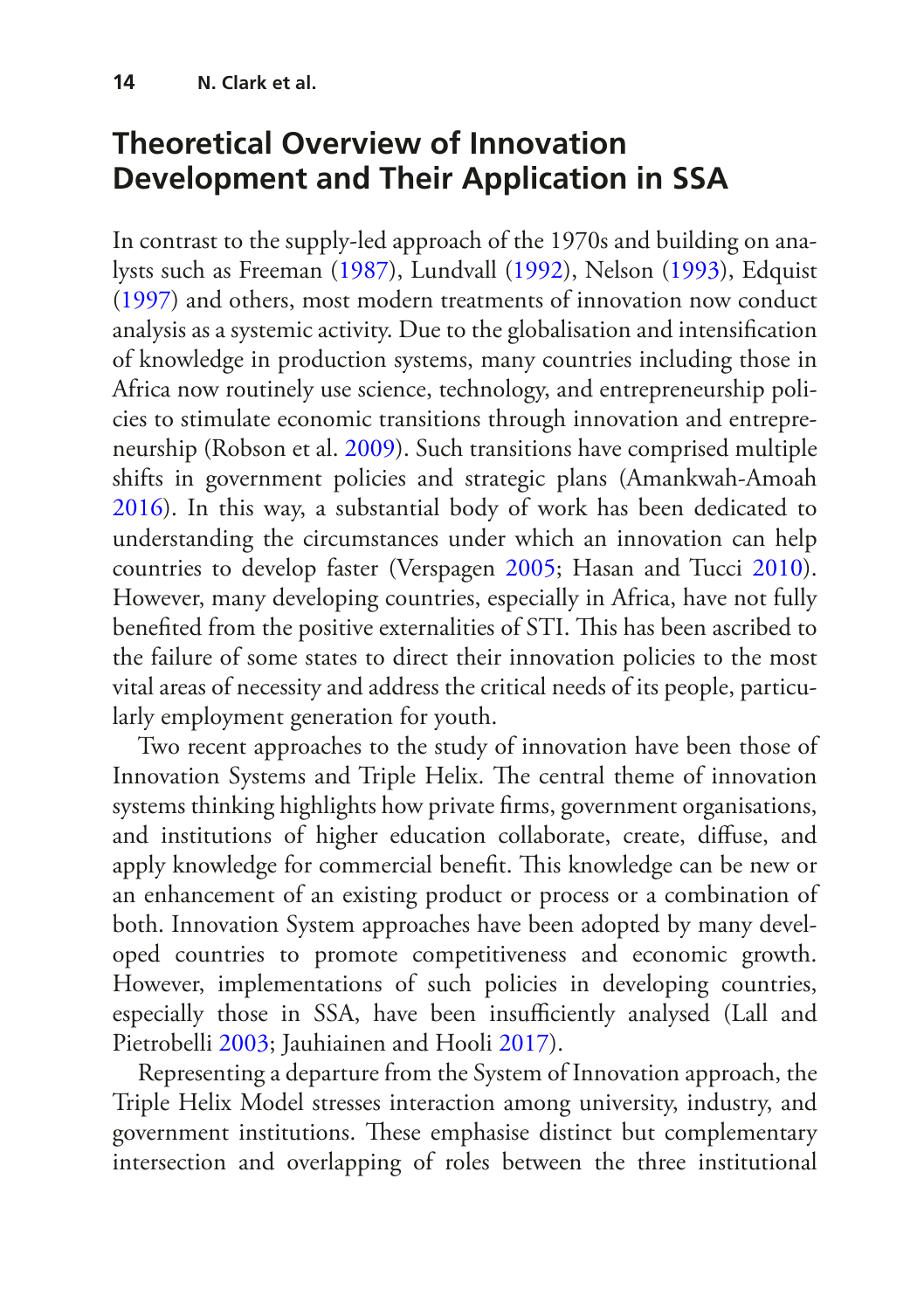spheres (Etzkowitz and Dzisah [2007](#page-18-4)). With the emergence of a knowledge-based economy, the adoption and application of Triple Helix in the knowledge production and application both in developed and developing countries have become widespread. It emphasises the easy flow of actors across organisational borders, which can smooth knowledge flow and stimulate regional development (Liu and Huang [2018\)](#page-19-5). The model considers the university as a key player that leads in the transition to knowledge-based economy by combining teaching, research, and commercialisation of research through academic spin-off facilitated by Technology Transfer Offices (TTOs).

However, according to Etzkowitz and Dzisah [\(2007](#page-18-4)), the higher education system in many developing countries (especially those in Africa) inherited colonial education arrangements, which have tended to weaken institutional capacities of universities in performing this role effectively. They argue that colonial education was not intended to prepare individuals for the service of the country. It was rather inspired by the need to instil the values and standards of the colonial society, and to train individuals for the service of the colonial state. The study by Saad and Zawdie ([2011\)](#page-19-6) in developing countries to explore the theory and application of the Triple Helix in innovation strategy found a challenge in operationalising the Triple Helix due to the low volume of institutional interactions.

Additionally, Africa has generally shown poor industrial performance because the majority of industrial sectors are state-owned and oriented towards local markets (Lall and Pietrobelli [2005\)](#page-19-7). The region also remains technically backward and has failed to build competitive advantage in many export markets. It has attracted very little of the types of exportoriented foreign direct investment that has driven the growth of many East Asian economies (Lall and Pietrobelli [2005](#page-19-7)). It is this broad issue that has led to the Agenda 2063 to fast-track Africa's transition to an innovation-led, knowledge-driven economy (AU [2014b\)](#page-17-2). This first agenda intends to accelerate the development of human capital, entrepreneurship, innovation, and industrialisation that will lead to social transformation and competitiveness of the continent (AU [2014a](#page-17-3)).

There is evidence to suggest that this ten-year STI strategy may have contributed to some limited innovation improvements. According to the Global Innovation Index 2019, the top three innovation economies in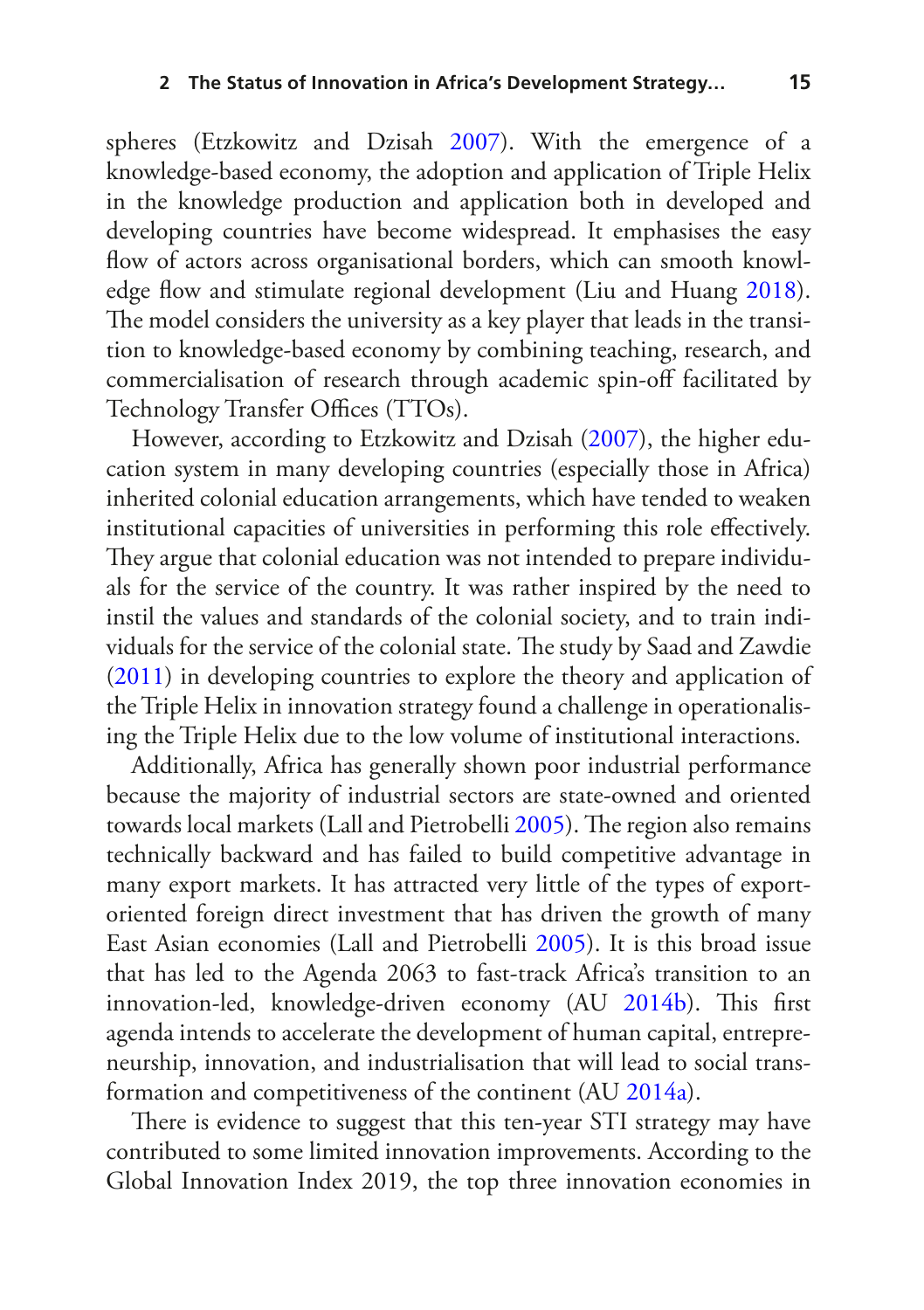<span id="page-5-0"></span>**Table 2.1** Top 20 SSA Innovation Performance (GII [2019\)](#page-18-5)

|                     |      | Region   |
|---------------------|------|----------|
| Country/Economy     | Rank | SSA Rank |
| South Africa        | 63   | 1        |
| Kenya               | 77   | 2        |
| <b>Mauritius</b>    | 82   | 3        |
| <b>Botswana</b>     | 93   | 4        |
| Rwanda              | 94   | 5        |
| Senegal             | 96   | 6        |
| Tanzania            | 97   | 7        |
| Namibia             | 101  | 8        |
| Uganda              | 102  | 9        |
| Côte d'Ivoire       | 103  | 10       |
| Ghana               | 106  | 11       |
| Ethiopia            | 111  | 12       |
| Mali                | 112  | 13       |
| Nigeria             | 114  | 14       |
| Cameroon            | 115  | 15       |
| <b>Burkina Faso</b> | 117  | 16       |
| Malawi              | 118  | 17       |
| Mozambique          | 119  | 18       |
| Madagascar          | 121  | 19       |
| Zimbabwe            | 122  | 20       |

SSA, shown in Table [2.1](#page-5-0), are South Africa (63rd), Kenya (77th), and Mauritius (82nd) (GII [2019](#page-18-5)). In addition, the innovation landscape in Africa is changing. Out of the 18 innovation achievers identified, five SSA countries—Kenya, Rwanda, Mozambique, Malawi, and Madagascar—stand out as being innovation achievers relative to levels of development in the previous eight consecutive years (GII [2019](#page-18-5)).

According to Vallejo et al. [\(2019](#page-19-8)), over two-thirds of SSA countries have implemented STI policies at different levels though most countries still lack the requisite capacity to improve the potential of STI to develop structural transformations of their economies. In addition, most states in the region have immature and underdeveloped STI institutions, and have failed to produce and deploy knowledge effectively. According to ACBF ([2017\)](#page-17-4), for example, major barriers preventing SSA countries to promote growth and competitiveness include lack of relevant critical skills and weak higher education systems.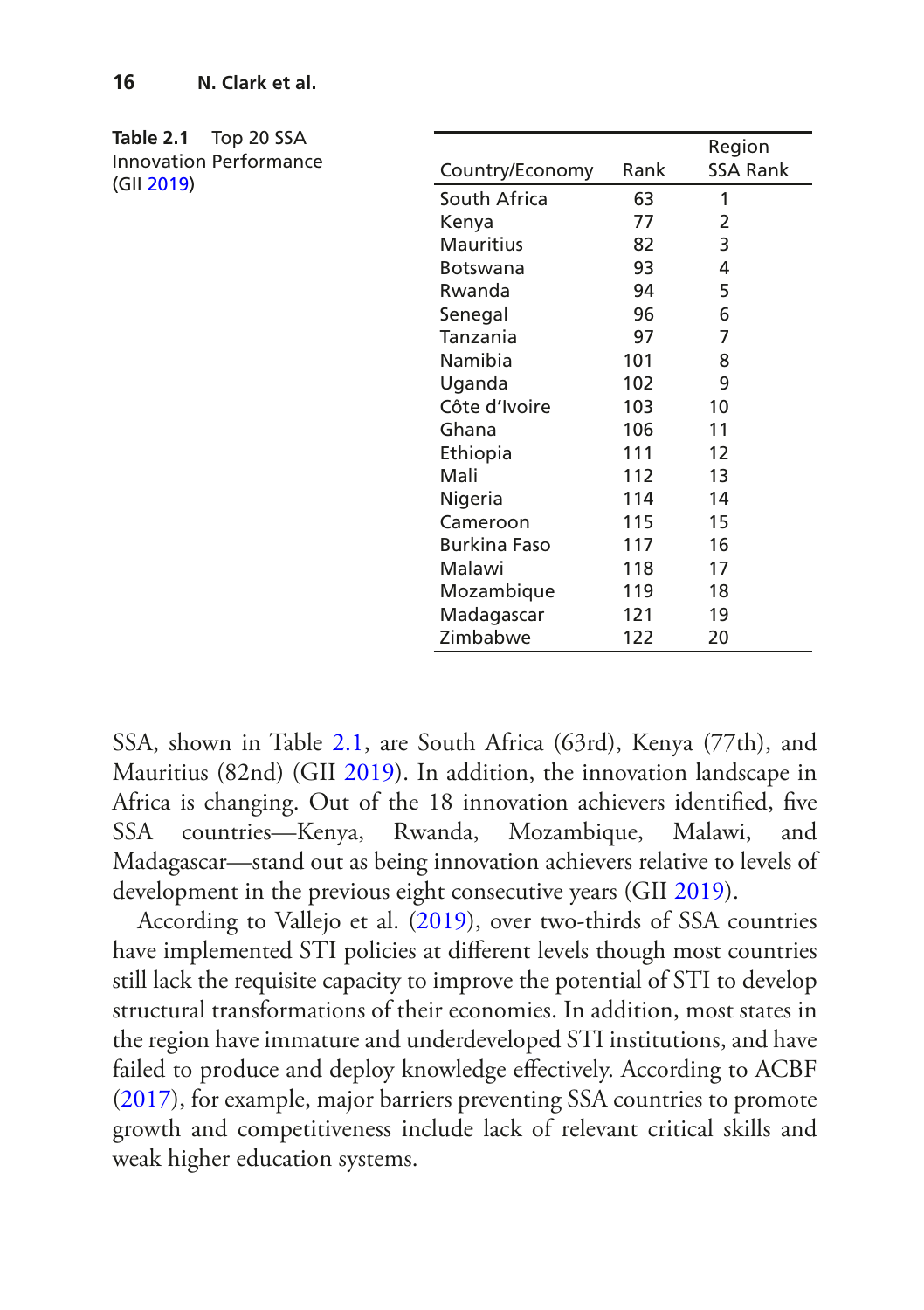#### **Institutional Developments in African STI**

There was very little focus on S&T and African development before 1980. What generally happened was that countries tried to copy the West and build OECD-like bodies. The beginnings of change occurred in 1979 as a result of a high-level meeting of countries leading to the Lagos Plan of Action (LPA) for the Economic Development of Africa (1980–2000). The LPA was essentially a blueprint of how to foster collective self-reliance and sustainable development of the continent. It led to a number of subsequent regional conferences (such as CASTAFRICA II) organised by UNESCO/OAU/ECA which brought together 26 African ministers and experts of science and technology, for the purpose of developing strategies for the economic recovery of Africa.[1](#page-6-0)

This was followed ultimately by the formation of the Africa Union (AU) and the *New Partnership for Africa's Development (NEPAD)* established in 2001. The AU subsequently adopted NEPAD in 2002 as a set of development programmes whose aims were to eradicate poverty, promote sustainable growth and development, integrate Africa in the world economy, and accelerate the empowerment of women. One of these programmes was about S&T whose implementation was passed to a Council of Ministers in charge of Science and Technology (AMCOST). This body met in 2003 and agreed to produce a consolidation plan of action (CPA) designed to embed S&T within the African region. The CPA was finally published in 2006. It is in this document that "innovation" (I) really appears for the first time and it does so as an add-on to science (S) and technology (T), becoming of course STI. As such, it now appears routinely in all texts and conversations relevant to economic development.

<span id="page-6-0"></span><sup>&</sup>lt;sup>1</sup>Others include OAU: Africa's Priority Programme for Economic Recovery (1986-1990), The African Alternative Framework to Structural Adjustment Programme for Socio-economic Transformation (AAF-SAP)–1989, The African Charter for Popular Participation in Development and Transformation (ECOWAS [1990\)](#page-18-6), The OAU Re-launching of Africa's Economic and Social Development: The Cairo Agenda for Action (1995) and the New Partnership for African Development (NEPAD), IISD (2006) 'AMCOST Bulletin – EXTRAORDINARY CONFERENCE OF THE AFRICAN MINISTERIAL COUNCIL ON SCIENCE AND TECHNOLOGY – 20–24 NOVEMBER 2006'. Available at: [https://enb.iisd.org/africa/vol03/](https://enb.iisd.org/africa/vol03/arc0301e.html) [arc0301e.html](https://enb.iisd.org/africa/vol03/arc0301e.html), AU (2015) 'Agenda 2063: the Africa we want', *African Union Commission*, Ayittey, G. (2016) *Africa unchained: The blueprint for Africa's future.* Springer.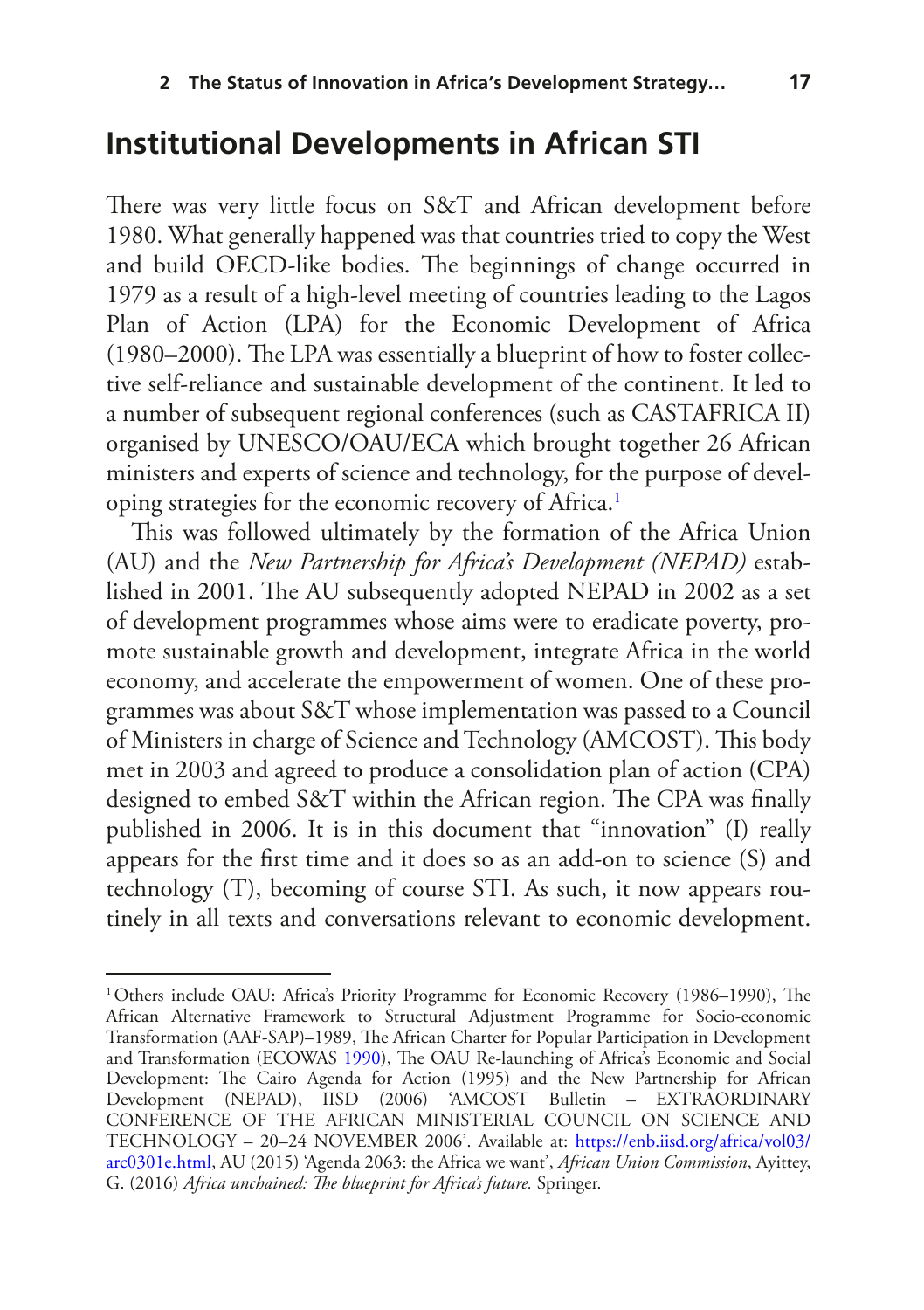Close inspection of the CPA document shows that its analysis and recommendation followed precisely this template. Its recommended programmes were set in terms of five S&T "clusters" as follows[:2](#page-7-0)

- **Cluster 1: Biodiversity, Biotechnology, and Indigenous Knowledge:** (a) Conservation and Sustainable Use of Biodiversity; (b) Safe Development and Application of Biotechnology; and (c) Securing and Using Africa's Indigenous Knowledge Base
- **Cluster 2: Energy, Water, and Desertification:** (a) Building a Sustainable Energy Base; (b) Securing and Sustaining Water; and (c) Combating Drought and Desertification
- **Cluster 3: Material Sciences, Manufacturing, Laser and Post-Harvest Technologies:** (a) Building Africa's Capacity for Material Sciences; (b) Building Engineering Capacity for Manufacturing; (c) Strengthening the African Laser Centre; and (d) Technologies to Reduce Post-Harvest Food Loss
- **Cluster 4: Information and Communication Technologies:** (a) Information and Communication Technologies and (b) Establishing the African Institute of Space Science
- **Cluster 5: Mathematical Sciences:** including the next Einstein Initiative. Each cluster would be managed by and through centres of excellence whose projects would be developed and implemented over the (coming) five years. Their "flagship" programmes would be researchorganised on their "relationships and potential of establishing inter-related networks of implementing institutions". Advisory services would be orchestrated by high-level scientific committees who would ensure adequate "peer review" status to all programmes. Coordination would be effected by an AMCOST steering committee at overall level and by the NEPAD office in South Africa at the "technical" level. S&T then metamorphs into STI as the document proceeds. Thus, little mention of innovation can be seen in the first 50 pages or so of the text. The section on clusters is effectively on science policy strategy. For example, Cluster 2 on Energy, Water, and

<span id="page-7-0"></span><sup>2</sup> See Mugabe and Ambali [\(2006](#page-19-9)) Section 3, pp. 14–50.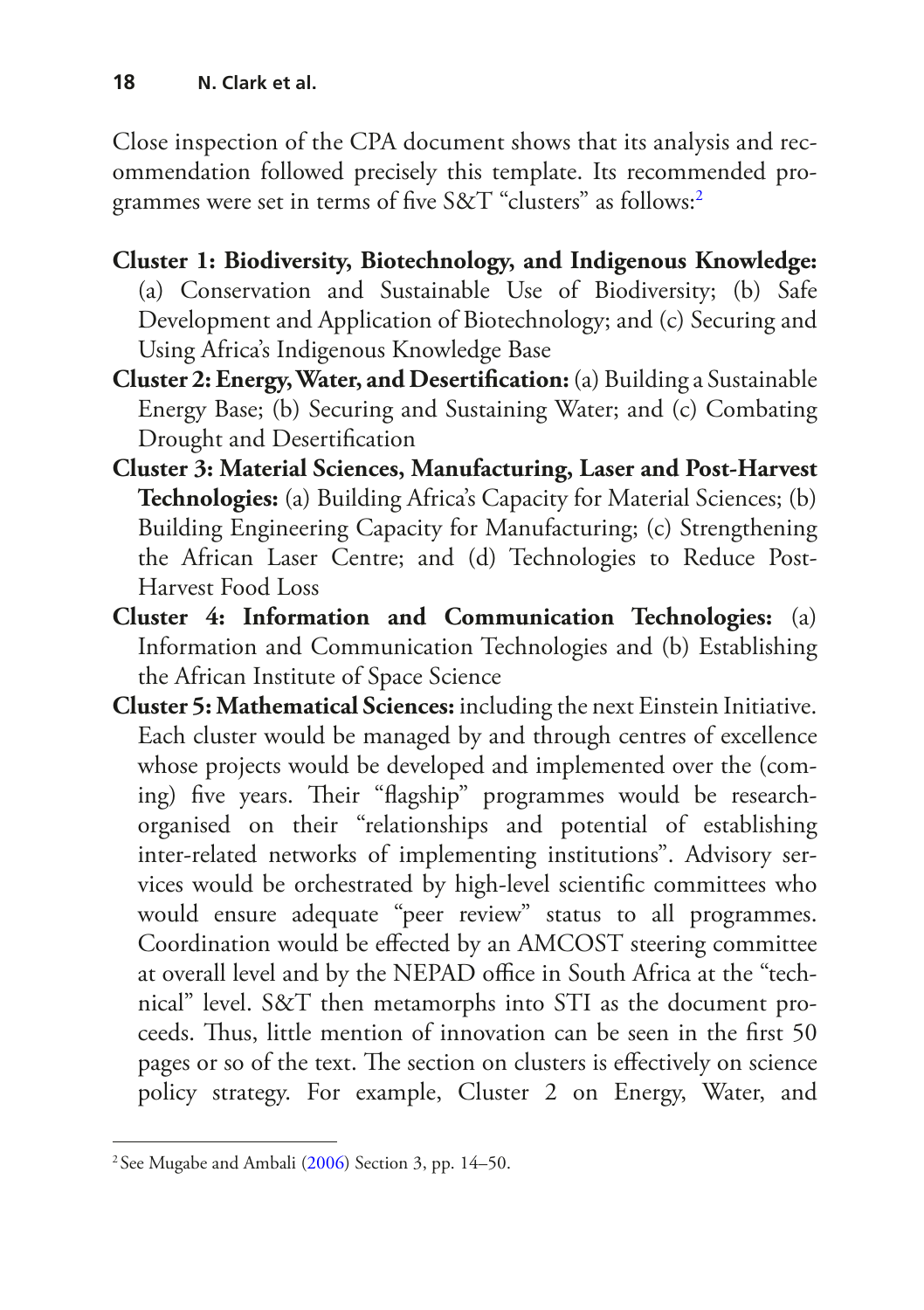Desertification is partly a wish list of things that need to be done to ease climate change problems, research on fact-finding about clean energy sources, making scientific assessments on subjects related to water quality and access, and improving "scientific understanding of causes of drought and desertification" (pp. 24–32). These initiatives are worthy as far as they go, but they are portrayed as a series of projects to be carried out and validated mainly by research bodies.

It is when we get to Sect. 4 entitled *Improving Policy Conditions and Building Innovation Mechanisms* that the CPA gets into discussing innovation as such. This primarily took the form of a programme designed to develop STI indicators. These were held to be "crucial for monitoring Africa's scientific and technological development. They are useful for formulating, adjusting and implementing STI policies. Indicators can be used to monitor global technological trends, conduct foresight exercises, and determine specific areas of investment" (p. 51). They were to be used to enable data to be gathered that would allow statistics to be calculated on regional activities connected to topics such as R&D and capacitybuilding that would provide an international platform for planning and dialogue.

It is noteworthy that even here very little is said about "innovation" as such, or about what practical measures could be taken to improve it. The remainder of the CPA is concerned with the creation of institutional mechanisms in matters such as regional contacts, science policy formulation at government level, and other matters. The nearest we get to innovation on a practical level is an abbreviated discussion on S&T parks at the end of the 75 pages or so. What started from the CPA was then continued with detailed survey work funded largely by international aid agencies at country level up until 2014 when the NEPAD produced a series of reports on indicators of innovation and related aspects of STI. The main published result of this work is *On Wings of Innovation* published in April 2014. Effectively, this document summarises what the AMCOST had done in response to the dictates of the CPA.

It may help to look at some of this indicators work using Nigeria and Ethiopia as exemplars. Ministries in 15 countries carried out detailed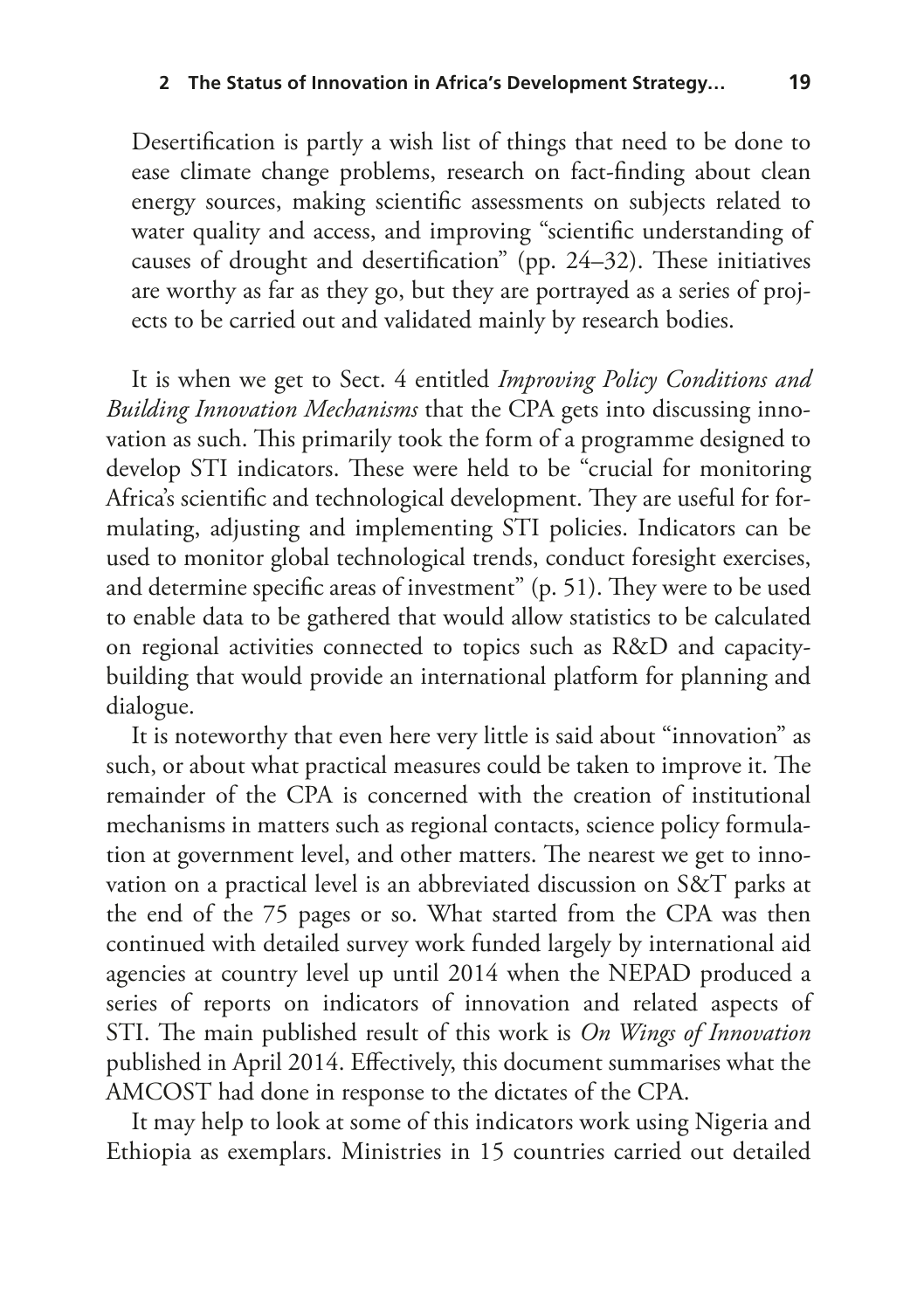survey work on indicators, which the NEPAD had determined as relevant measures of innovation in their economic systems. Not surprisingly these measures centred on R&D, much of which turned out to be conducted in universities and national R&D institutes. In the Nigerian document (2012), the report begins by talking only in terms of STI. For example, on page 15 it is stated that "*the transformation of the Nigerian economy based on science and technology is therefore the transformation of the Nigerian people, organizations and institutions into science and technology thinking entities*". Little attempt is made to specify how this relates to innovation potential and the document devotes most of its recommendations to (a long list of) measures to expand R&D and related public sector institutions. There are some general statements about the need to involve firms but little offered on how exactly this will be done.

Similarly, the 2006 Ethiopian document treats innovation much as a science-led activity. The 2012 document spends more time on issues of technology development (including foreign technology) but concentrates mainly on broad strategic objectives. The part on policy instruments appears in four pages at the end (out of 24 in all) and is unspecific about how in practice goals are to be achieved. Thus what we are seeing is arguably a resurrection of the old (1970s) view of innovation, one sometimes labelled the "pipeline model"; in this view, all (or most) innovation starts with formal science where new knowledge is formally produced through rigorous research in R&D departments (mainly in the public sector). This is then published in academic papers or related grey literature taken up by entrepreneurs, possibly privatised under forms of IPR (e.g. patents) and then used to produce new products and processes. In this new form, the pipeline has been subsumed under the moniker STI but it is still fundamentally a supply-led phenomenon. By extension in the Africa case, associated policies are essentially science policy ones. There is a nod in the direction of the twenty-first century but by and large this amounts to a series of projects designed to mobilise and update knowledge that already exists (perhaps in accessible forms).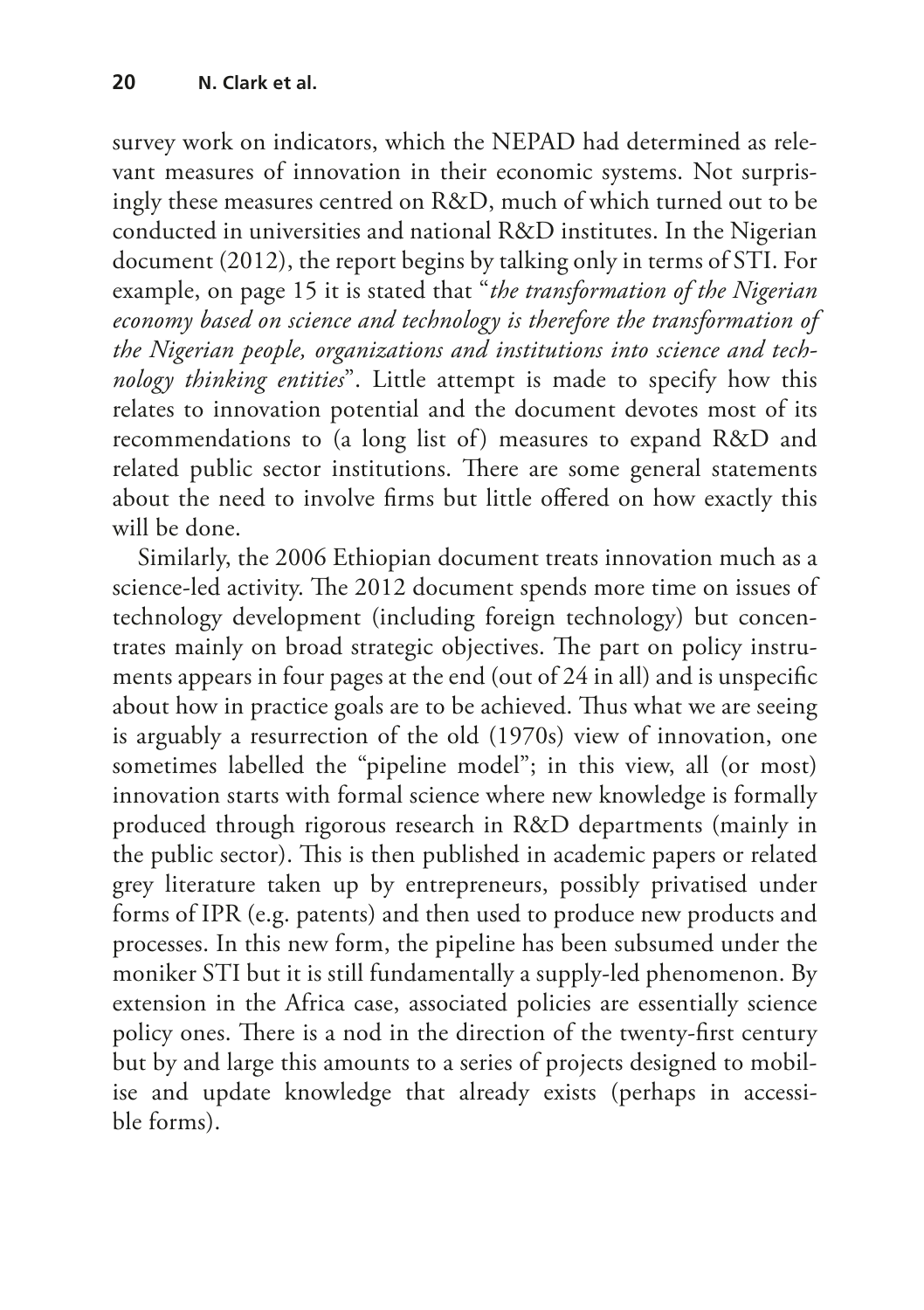#### **The DFID Research into Use (RIU) Programme**

This programme, worth some £40 million, concerned the natural resources (NR) sector (RNRRS);<sup>[3](#page-10-0)</sup> it was established in 2006 to improve the roll-out of big sums of money spent by DFID in the previous ten years or so. Between 1995 and 2004 some £220 million had been invested in research designed to further economic development, the bulk of which went to UK public sector bodies (sometimes in collaboration with overseas partners in recipient countries). There was little evidence of this research being used, so the DFID approach was to invest a further £40 million to make the use of the research forthcoming. Clearly, pipeline thinking predominated since the underlying hypothesis was that relevant innovation in the natural resources sector needed a little more effort to get the productive show on the road. In other words, the DFID view had clearly been the traditional one to start with R&D projects.

When resultant production impacts did not materialise, the next step was to work out what had been missing and to fill the gap with more resources; but to be fair there was also a science policy agenda, to explore what else might be missing from the underlying technology transfer process and structure. It would take too long to describe in detail the RIU programme. Those interested are invited to consult other texts referenced here, in particular Clark et al. ([2011](#page-18-7) and [2013\)](#page-18-8), Frost [\(2013](#page-18-9)), and Gildemacher and Mur [\(2012](#page-18-10)). In outline, the RIU identified a series of NR sectors in African and South Asian countries where resources could be allocated. A range of techniques was deployed to achieve this. For example, attempts were made in selected countries to identify "innovation coalitions" of relevant bodies; these would work together to propose relevant investments in sectors that were deemed to be key for development. The Tanzania case focused on poultry management while the Nigeria case covered cowpea. In every case a proposal was made to the RIU and, after modifications, resources were provided.

Another technique was the "Best Bets" programme in six African countries designed to fund a range of technology development projects to the tune of £5 million. The fund was a venture capital resource to be

<span id="page-10-0"></span><sup>&</sup>lt;sup>3</sup> RNRRS stands for Renewable Natural Resources Research Strategy.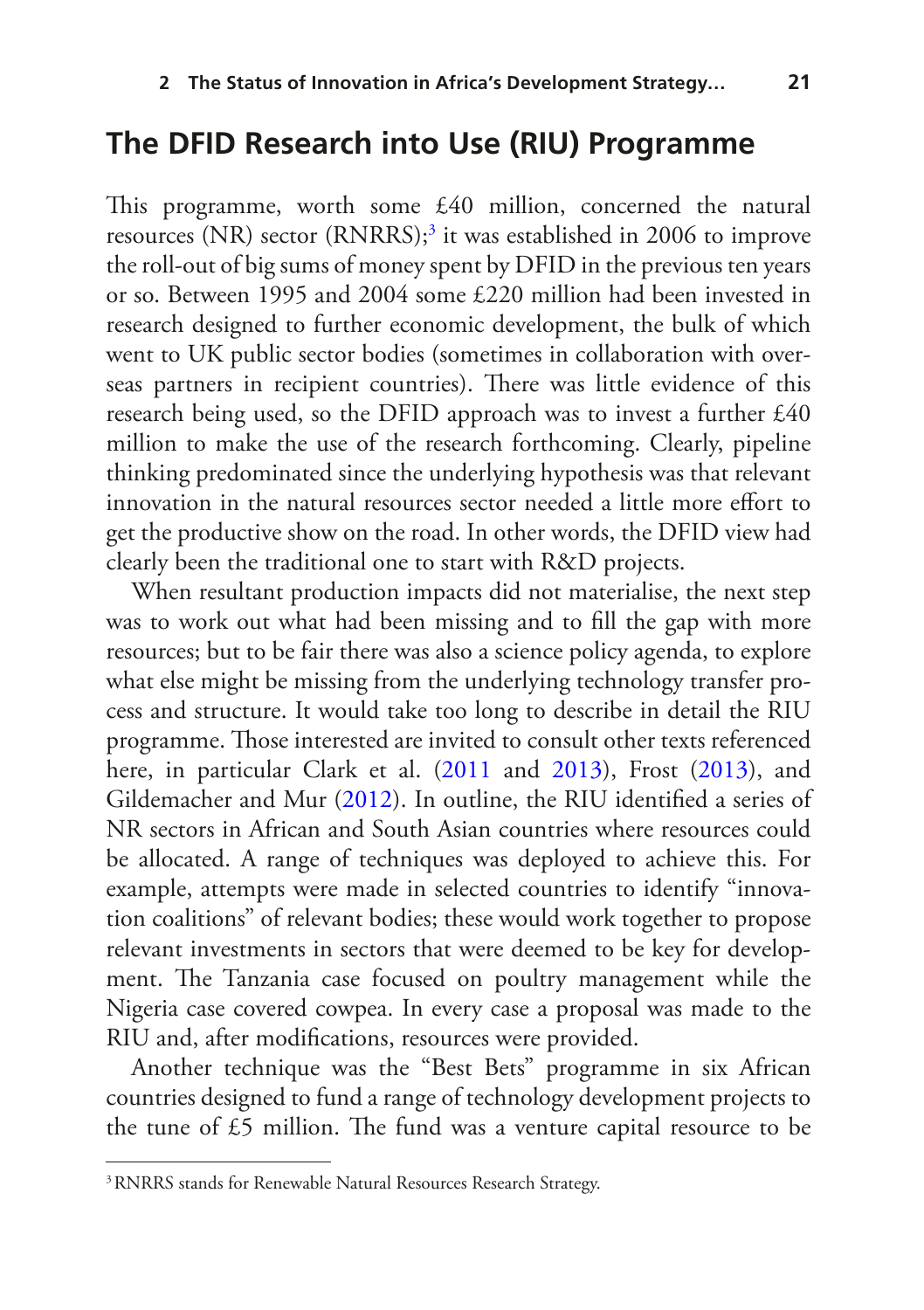accessed competitively by consortia that would include partners who could be from publicly funded bodies. All were required to include private sector inputs and all were asked to provide an exit strategy on project conclusion. The call generated some 125 proposals which were vetted by a panel of senior African personnel that included venture capitalists, financial experts, and others involved in technology development. The resulting 15 or so projects produced some interesting outcomes.

In the "Best Bets" programme the funding call was set up as a competition that mirrored the British TV show "Dragons Den". Each applicant was given a short time to sell their venture followed by an interrogation from the panel of around 20 minutes or so. The successful shortlisted ones were then asked to prepare a formal business proposal that was subsequently vetted by other professional bodies before RIU management released the funds. In the event, some seemed to be successful and others not. By the end of 2013, the results were mixed with some failures, some successes, and some showing positive elements.

The main conclusion drawn from the RIU programme as a whole was that innovation has had very little to do with its portrayal in the AMCOST/NEPAD strategy documents. All the RIU projects were highly innovative but took the form of systemic interventions in which formal science played only a small part among many other knowledge agents. Where it helped was as a secondary input into a much more complex set of operations as outlined in Fig. [2.1](#page-12-0). This illustrates the finding that each "innovation" has many components, ranging from acquiring pre-investment financial resources, managing risk and uncertainty, mobilising disparate knowledge elements, applications engineering, negotiations with government regulatory bodies, accessing products through imports (in the absence of local production capacity), and dealing with the many problems that always plague new innovative ventures.

There were also significant network links across different types of organisations such that, for an innovation to be successful, relevant flows of knowledge and resources needed to be coordinated and facilitated. It also showed ways in which the private sector can make a major contribution to international technology development for the rural poor. It became clear therefore that the idea of innovation should not be summarised under the generalised concept of "STI". Doing so is not only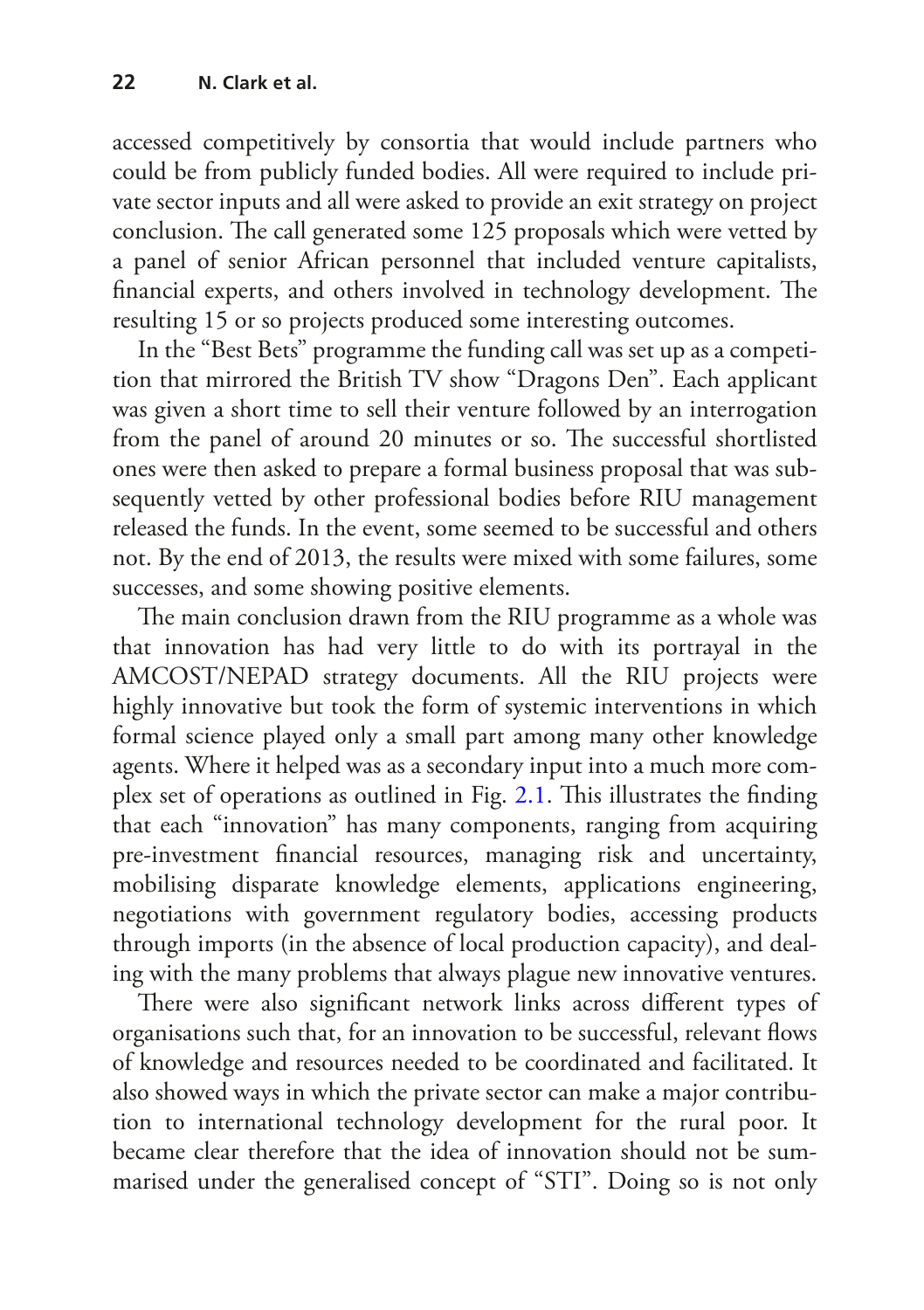<span id="page-12-0"></span>

**Fig. 2.1** Innovation Management/Brokerage Tasks Undertaken by RIU. (Authors' compilation)

misleading, it also distracts from what we need to understand about necessary policy and practice in low-income countries. For example, it allows policymakers to park complex policy issues in bureaucratic terms as a "science funding" problem that can be subcontracted to specialised institutions and "measured" using R&D statistics.

# **Relevance of DFID/RIU and Innovation Policy for the Africa Higher Education (HE)**

What the DFIF/RIU case means for SSA can be summarised more generally as follows. The effectiveness of a viable knowledge system is to do with the ease with which relevant information can be organised and introduced into economic production, distribution, and associated activities, so as to improve performance. It has important institutional and policy dimensions (both at national and international levels) since such information is usually held in proprietary form by organisations that have interests in using it to achieve their own objectives. This means that issues of competition and co-operation may intrude into the effectiveness of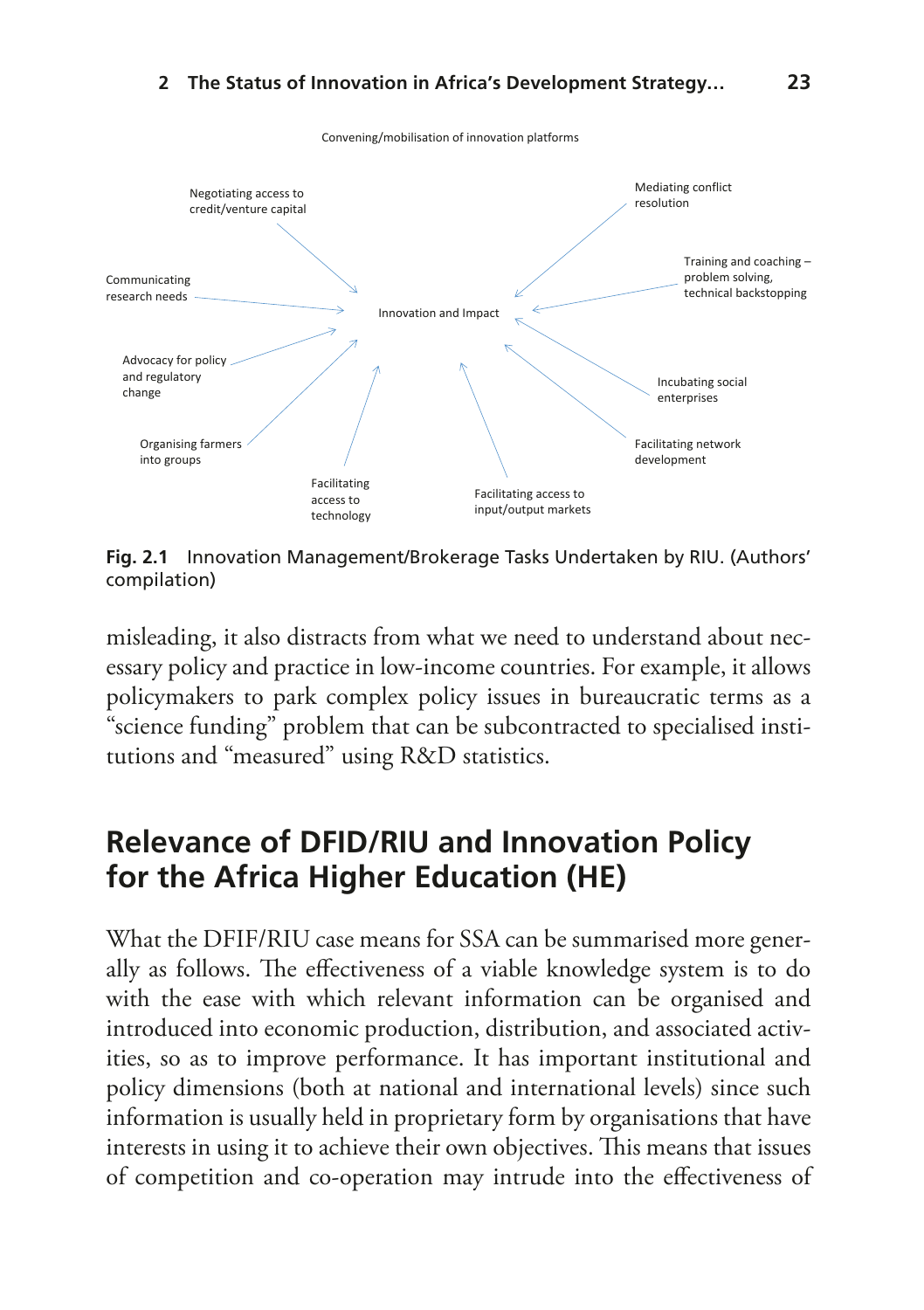national policies of relevance. Much of the recent research on "innovation systems" has been oriented to manage such systems in more effective and efficient ways. What this implies for innovation policy can already be seen from Fig. [2.1](#page-12-0). It comprises policies for everything from national fiscal and investment, foreign trade, international markets and technology transfer, finance and higher education and training to employment, international aid, and much else besides. Science and technology have of course a contribution to make, but there is very much more.

As already pointed out earlier, it is useful to highlight the HE sector not only because it is central to the theme of this book, but also because it is clear from the DFID experience that HE institutions have the capacity to play a central role and indeed did so in the RIU programme. For it is here that young people obtain the practical skills needed if they are to play useful roles in African development. There is a history here but it has never really taken root in developing countries. The EARTH University in Costa Rica was an early example. All students were required to establish their own business as part of a degree programme that concentrated on agricultural science. Failure to do so adequately would compromise the final quality of the degree awarded.

A more recent example was a major EU project on SSA regional fish trade carried out by World Fish, a CGIAR centre.<sup>4</sup> The project financed Master's degree students to work on cognate dissertations designed as part of the overall set of innovative activities designed to boost regional trade. Although academic supervision was standard, the students would also be supervised by a government official in a relevant ministry. A more recent innovation is the creation of a pan-African Master's degree programme by COMESA and currently managed by Kenyatta University in Kenya. This programme admitted its first cohort in September 2017 and has been designed to build capacity in managing trade policy across SSA. It is an online programme, but students are required to research their dissertation projects based on live work by their governments to promote continental trade.<sup>5</sup>

<span id="page-13-0"></span><sup>4</sup>Consultative Group for International Agricultural Research.

<span id="page-13-1"></span><sup>5</sup>For information, see<http://www.ku.ac.ke/schools/economics/>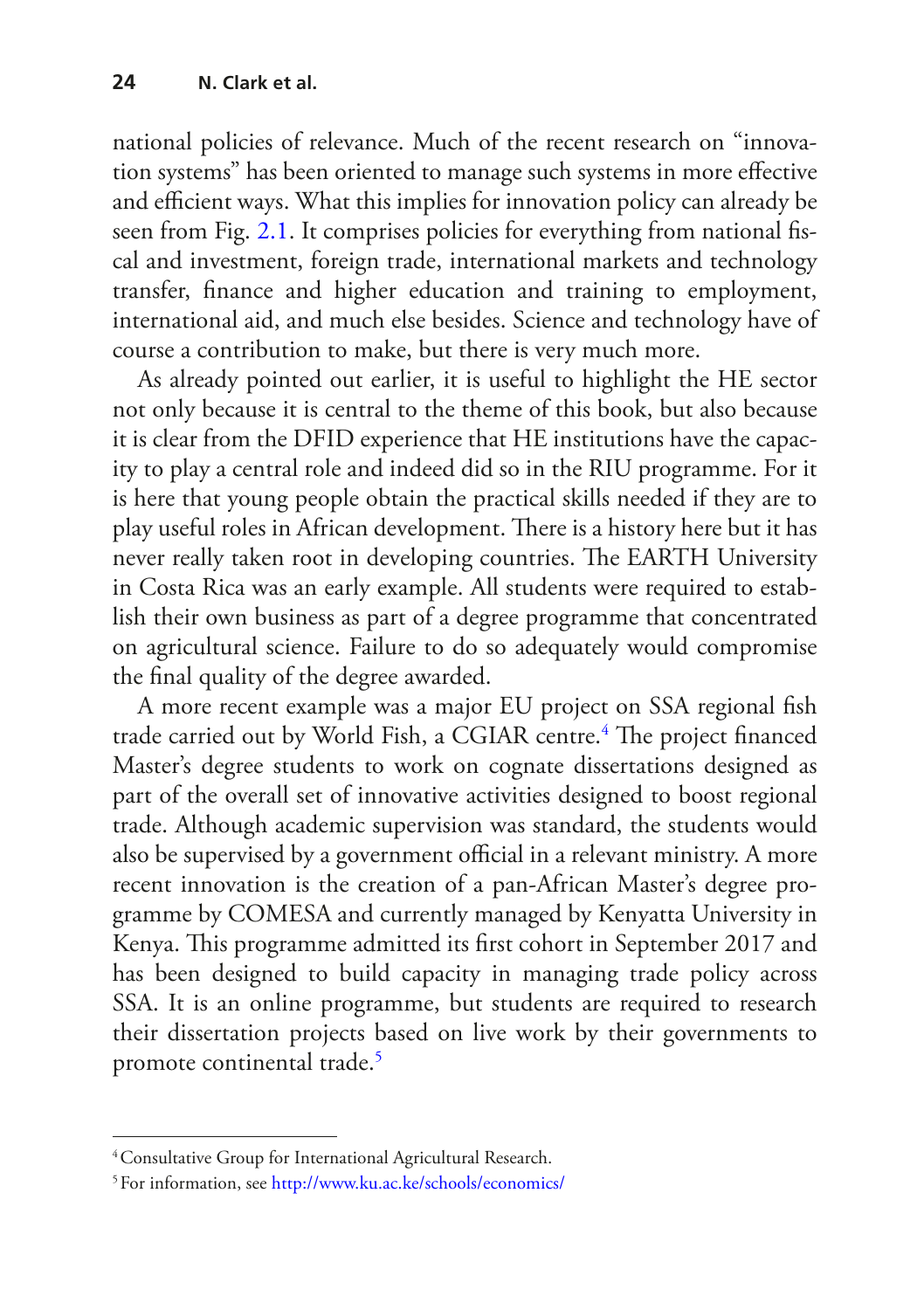A good example of one of the RIU projects was the approach taken by the Faculty of Veterinary Medicine at Makerere University in the Sleeping Sickness project.[6](#page-14-0) It created a new *Institute for Strategic Animal Resource Services (AFRISA)* linked to (but financially independent of) the University of Makerere. Part of this new institute programme was designed for in-training community service delivery. The University saw this as a generic mechanism for equipping graduates for a labour market that is no longer satisfied by the supply of traditional university degreeholders. Instead the demand is for graduates who not only possess saleable business skills but are also capable of actually generating their own jobs virtually from scratch. Under this programme, veterinary students spent the final year of an undergraduate degree entirely in economic production activity producing at the end a project report that was assessed as a key component of the final degree.

In this case and in co-operation with a private veterinary company, final-year undergraduates participated in block treatment of cattle and ancillary spraying activities. In addition, a small number of these undergraduates were encouraged to set up small "agro vet" businesses (3 V Vets) under the supervision of a local private veterinary company. Undergraduate vets were trained in community animal health services and gained a three-month "short course" practical experience. Three years into the project, seven businesses had been established with 100 additional employment opportunities created—each vet had a shop assistant and between 90–100 spray persons were employed by these seven vets. On top of this, farmers began buying drugs for helminths, *trypanosomiasis*, and tick-borne diseases from the 3 V network of vets and a PPP vet service was now available in all districts. Twenty-seven BVM students were trained in Phase 2 in Soroti. Initially there were governance problems that related to perceived conflicts between academic and commercial roles. But these were quickly ironed out. By the end of the project, the RIU team had evidence that the AFRISA approach had started to be examined by other African universities and cognate work had begun in Nigeria.

<span id="page-14-0"></span> $6$  See Clark et al. ([2013\)](#page-18-8) chapter 6, pp. 108-114.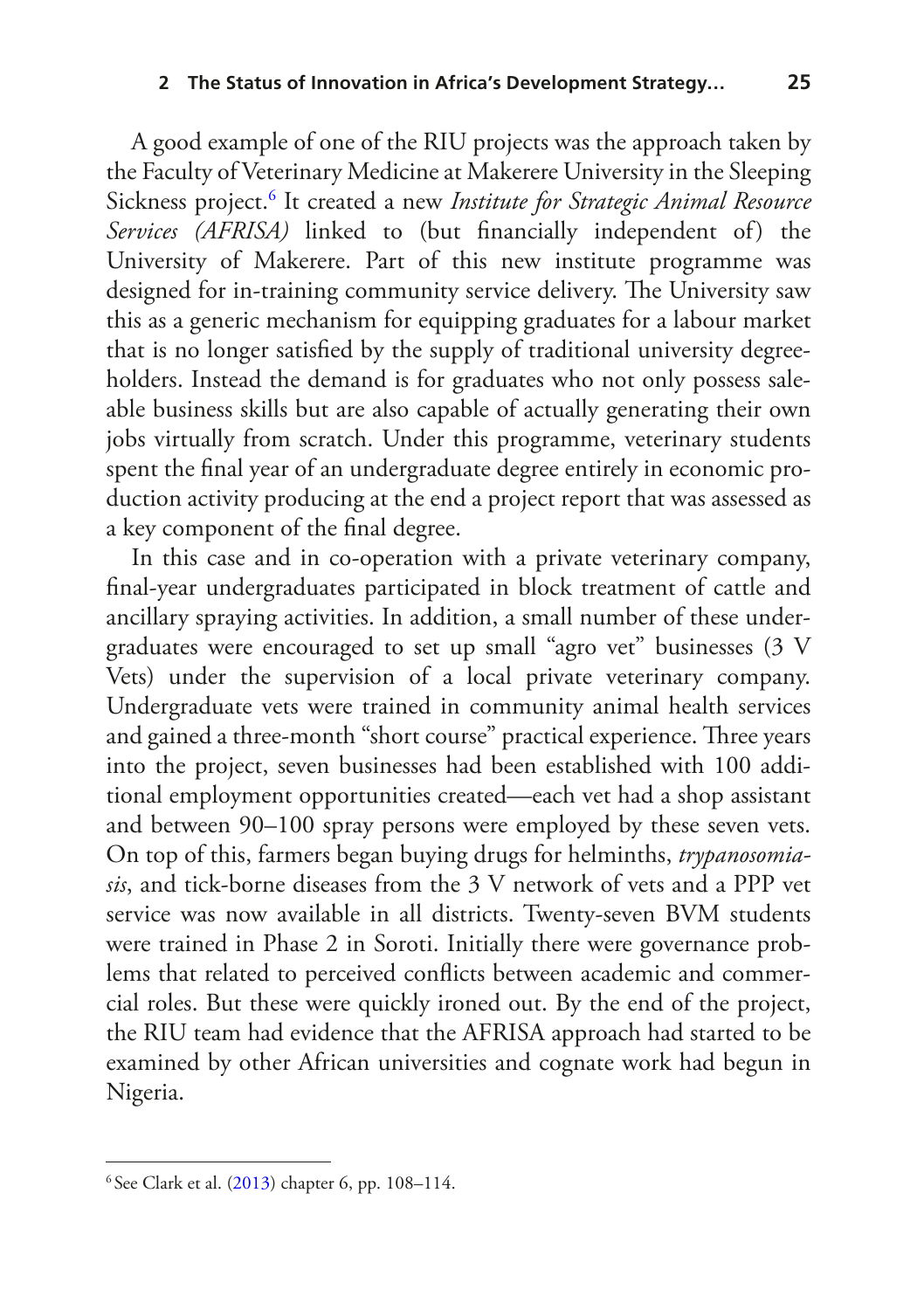# **Conclusions and Policy Implications**

We began this chapter with an emphasis on the use of the term STI as a focal point for Africa's development policies. It has struck us for many years now that more needs to be done to link education with economic production. Juxtaposing the empirical data to the theoretical lenses of the Triple Helix theory of innovation, it is clear that programmes like the DFID/RIU are beginning to fill the funding gap. They are doing this by promoting an entrepreneurial spirit and influencing innovation through innovation brokering, which promotes investments and institutional change. However, in many of the developing countries, especially in SSA, weak institutions of higher education and low investment in human capital present a chronic challenge to the full implementation of a Triple Helix network.

Indeed, in our experience of high-level senior management, academic, and researcher on Africa university interactions, one of the conclusions reached very quickly has been how little interaction exists between academic study and the world of work. This was the case in most higher education institutions that the authors experienced and observed. In science and engineering faculties, relevant equipment and materials were often absent (or at best inadequate) and very little seemed done to train students for the working world.

In contrast, many universities have become degree machines, churning out young people with paper qualifications but little else. The inevitable results follow. In the first author's own university in Africa,<sup>[7](#page-15-0)</sup> very few graduates were successful in local job markets; most went on if they could to study for a higher degree at "Master's" level; even then, direct future employment was uncommon. Instead, what we have seen portrays a knowledge market, which in many parts of Africa appears to be getting out of control, turning out increasing numbers of graduates who have little hope of gaining useful work.

An important part of the problem lies in our view, in treating innovation policy as fundamentally science-related when in most cases the role of formal science is much more nuanced. What the RIU programme

<span id="page-15-0"></span><sup>7</sup>He spent a short period as Vice Chancellor in a Kenyan private university.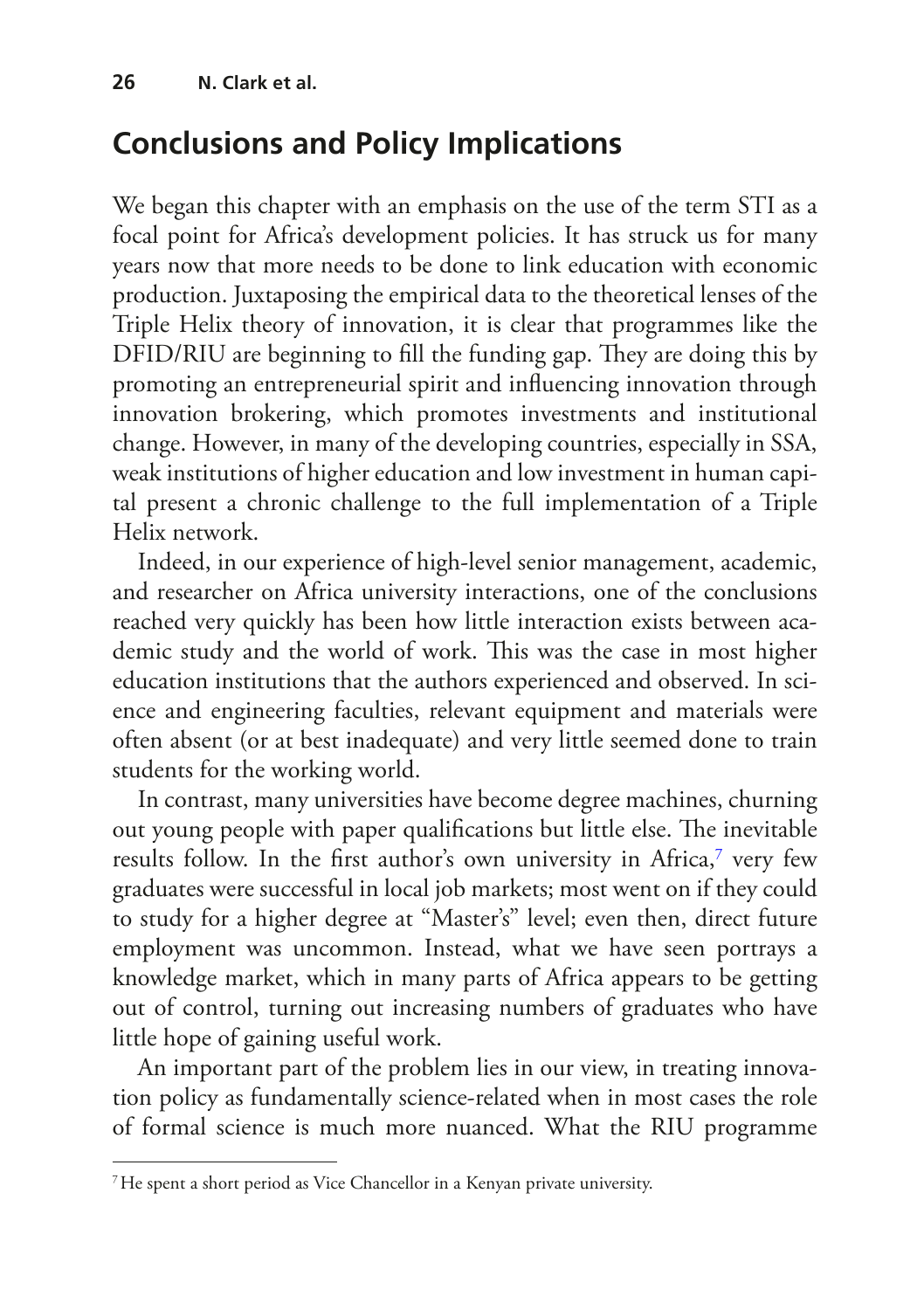pioneered by DFID appears to have shown empirically (and really for the first time) is that effective technology development (and related innovation), at least in the natural resources sector, depends upon science being drawn into a complex systemic context as and when needed, not "pushed out" by R&D bodies in the hopes of finding a market. This systemic context is directly concerned with production, investment, and the creation of jobs and incomes for disenfranchised young graduates. In our view, if Africa's decision-makers do not get a grip on this, it will come back to haunt them as patterns of inequality harden into severe forms of political backlash across the region.

As pointed out in the DFID RIU programme, we are beginning to see some realisation of this on the part of relevant international agencies, especially in relation to Africa. For example, a relatively recent study of the medical sector in a range of countries has explored prospects for innovation-led pharmaceuticals production within the country[.8](#page-16-0) Using a series of detailed national case studies, it sets out a series of policy programmes that governments are advised to adopt to ensure the growth of a sustainable medical sector in the region. Another recent project (again promoted by DFID) has been set up to identify practical areas for change to enhance the impact of government and external investments in sci-ence, technology, and innovation.<sup>[9](#page-16-1)</sup>

This study is part of a wider partnership programme which includes the Science Granting Councils Initiative, a partnership between Canada's IDRC, South Africa's National Research Fund, and 15 Science Granting Councils across Africa. It also includes Accelerating Excellence in Science in Africa (AESA), a collaboration between the Africa Academy of Sciences and NEPAD, funded by the Wellcome Trust, Bill and Melinda Gates Foundation, and DFID.

The purpose of this research is to propose practical actions and recommendations for effective investments in science, technology, and innovation by these countries. Examples like these indicate strongly that policy changes are needed to shift the centre of gravity back towards those that link science and engineering training directly to economic production as

<span id="page-16-0"></span><sup>8</sup> See Mackintosh et al. [eds], ([2016\)](#page-19-10).

<span id="page-16-1"></span><sup>&</sup>lt;sup>9</sup> See Atela et al. [\(2019](#page-17-5)).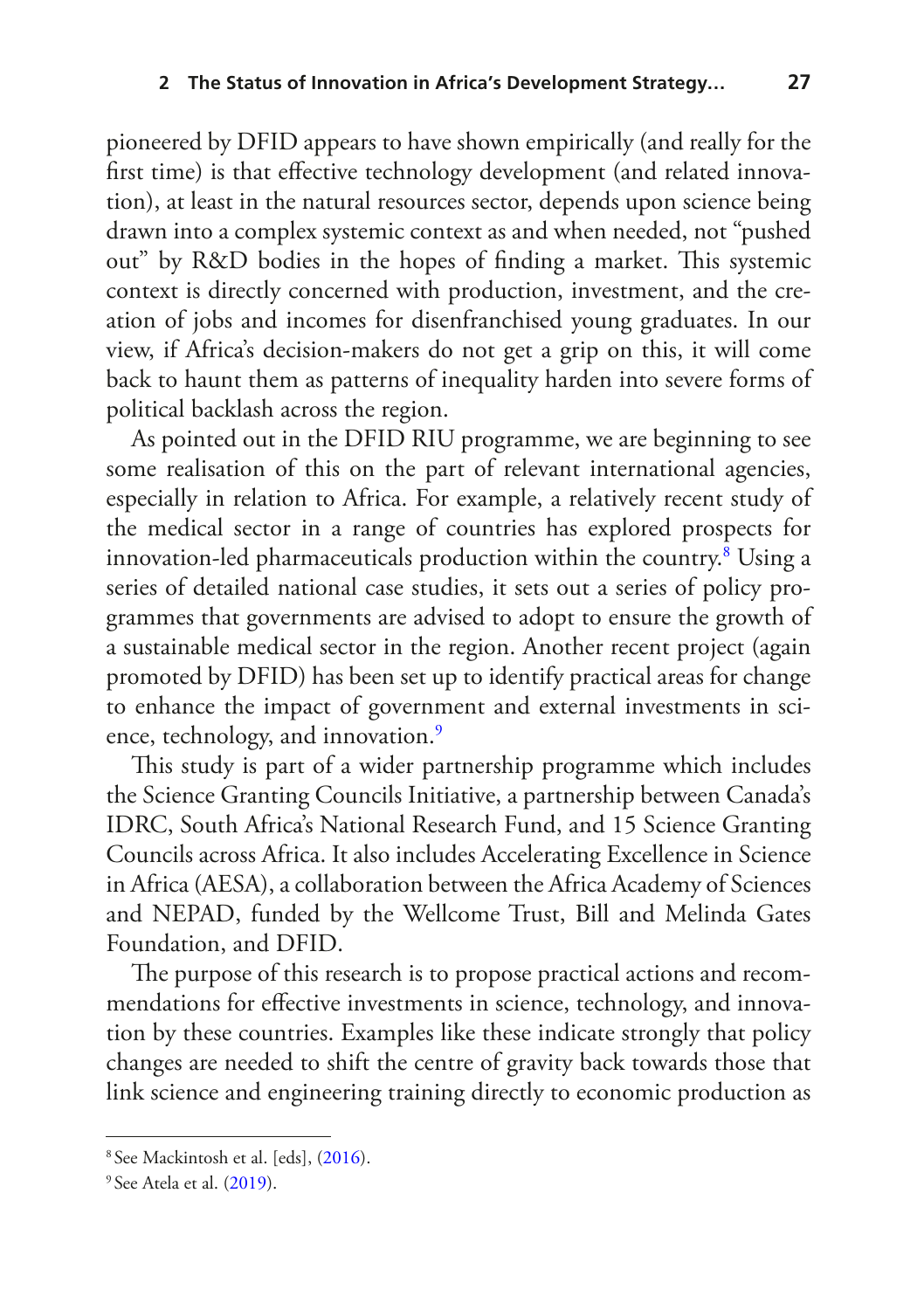an intrinsic part of higher education curricula. This is not easy to accomplish as it threatens power structures within academia. Nevertheless, there are now inspirational examples of institutional change that can act as templates for the future. These changes place the centre of policy gravity on the acquisition, deployment, and adoption of knowledge that is useful in a directly productive sense. It is probably now too late to get rid of the "STI" label but at least its flaws can be made clearer to those who have the responsibility of promoting balanced economic development in SSA.

# **References**

- <span id="page-17-4"></span>ACBF. 2017. *Building Capacity in Science, Technology and Innovation for Africa's Transformation: The Role of Higher Learning and Research Institutions*. African Capacity Building Foundation (ACBF). Accessed 1 Aug.
- <span id="page-17-3"></span>African Union. 2014a. *On the Wings of Innovation, Science, Technology and Innovation for Africa 2024 Strategy, STISA-2024*, April.
- <span id="page-17-2"></span>———. 2014b. *Science, Technology and Innovation Strategy for Africa 2024 (STISA-2024)*. Science & Technology African Union Commission, Ed.
	- ———. 2015. *Agenda 2063: The Africa We Want*. African Union Commission.
- <span id="page-17-1"></span>Amankwah-Amoah, J. 2016. The Evolution of Science, Technology and Innovation Policies: A Review of the Ghanaian Experience. *Technological Forecasting and Social Change* 110: 134–142.
- AMCOST. 2006. *AMCOST Bulletin Extraordinary Conference of the African Ministerial Council on Science and Technology,* 20–24 November 2006. Available at: <https://enb.iisd.org/africa/vol03/arc0301e.html>
- <span id="page-17-5"></span>Atela, J, F. Marshall, N. Ndege, J. Chataway, A. Frost, and A Hall. 2019. Unpacking Knowledge Systems for Sustainable Development in East Africa: Practical Perspectives from Kenya, Rwanda and Tanzania. *Knowledge Systems Project*. [https://steps-centre.org/blog/how-can-knowledge-systems-in-east](https://steps-centre.org/blog/how-can-knowledge-systems-in-east-africa-contribute-to-sustainable-development/)[africa-contribute-to-sustainable-development/](https://steps-centre.org/blog/how-can-knowledge-systems-in-east-africa-contribute-to-sustainable-development/)
- Ayittey, G. 2016. *Africa Unchained: The Blueprint for Africa's Future.* Springer.
- <span id="page-17-0"></span>Clark, N.G., and A. Frost. 2015. It's not STI: It's ITS – The Role of Science, Technology and Innovation (STI) in Africa's Development Strategy. *International Journal of Technology Management and Sustainable Development* 15 (1): 3–13.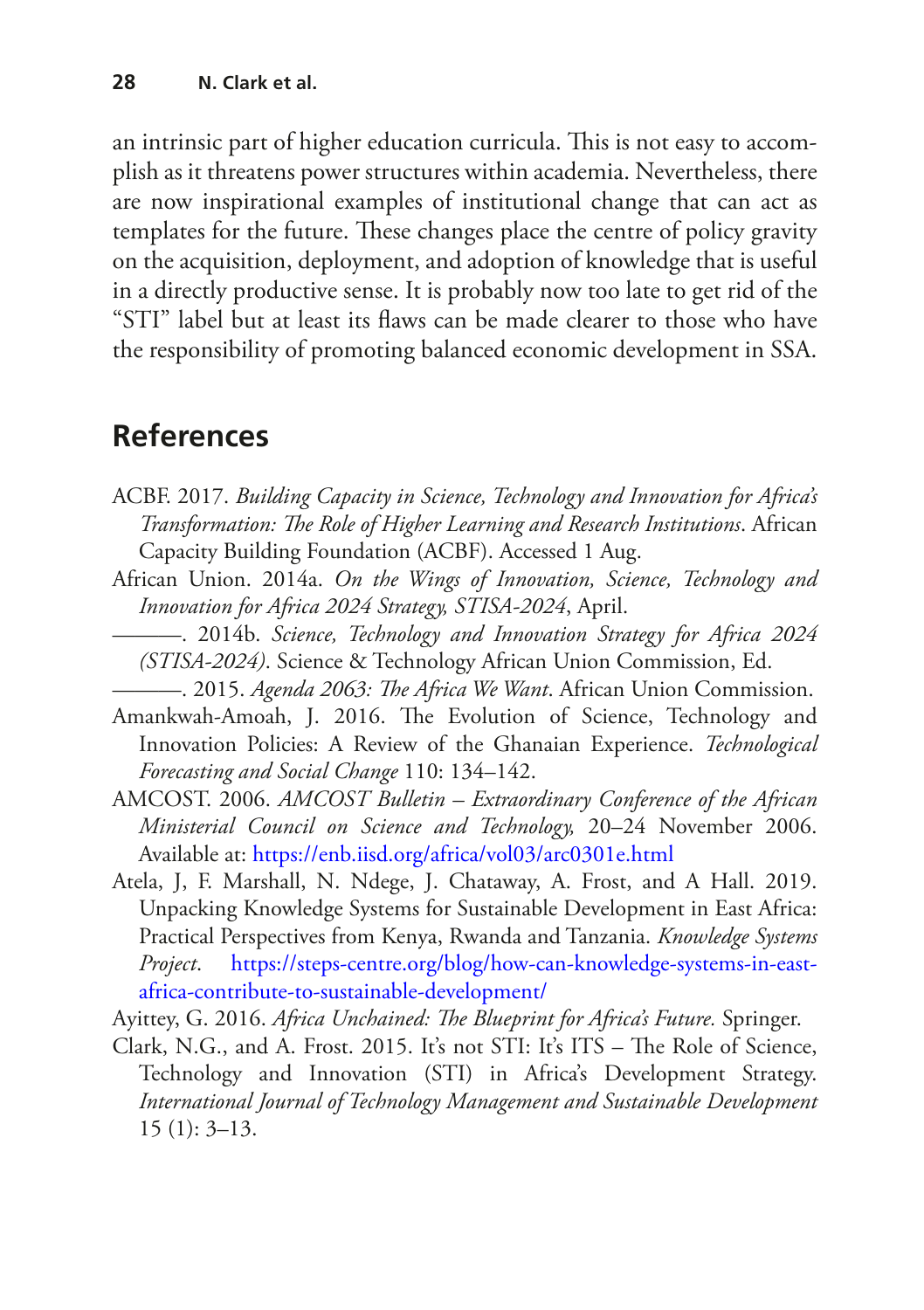- <span id="page-18-7"></span>Clark, N.G., A. Frost, I. Maudlin, P. Steward, H. Wainwright, and A. Ward. 2011. Putting Research into Use: A Market Failure Approach. *International Journal of Technology Management and Sustainable Development* 10 (3).
- <span id="page-18-8"></span>Clark, N.G., A. Frost, I. Maudlin, and A. Ward. 2013. *Technology Development Assistance for Agriculture: Putting Research into Use in Low Income Countries*. London: Routledge, April.
- Earth University. 1990. See [https://en.wikipedia/wikiEarth\\_University](https://en.wikipedia/wikiEarth_University)
- <span id="page-18-6"></span>ECOWAS. 1990. *The Charter for Popular Participation in Development and Transformation*. Available at: [https://oldsite.issafrica.org/uploads/](https://oldsite.issafrica.org/uploads/POPULARPPARTCHARTER.PDF) [POPULARPPARTCHARTER.PDF.](https://oldsite.issafrica.org/uploads/POPULARPPARTCHARTER.PDF) Accessed 6 Aug 2019.

<span id="page-18-1"></span>Edquist, C. 1997. Systems of Innovation Approaches—Their Emergence and Characteristics. In *Systems of Innovation: Technologies, Institutions and Organizations*, ed. C. Edquist. London: Pinter.

- ESTA. 2012. *Science, Technology and Innovation Policy.* Ethiopia.
- <span id="page-18-4"></span>Etzkowitz, H., and J. Dzisah. 2007. The Triple Helix of Innovation: Towards a University-Led Development Strategy for Africa. *ATDF Journal* 4 (2): 3–10.
- FMST. 2012*. National Policy on Science, Technology and Innovation.* Nigeria.
- <span id="page-18-0"></span>Freeman, C. 1987. *Technology Policy and Economic Performance: Lessons from Japan*. London: Pinter.
- <span id="page-18-9"></span>Frost, A. 2013. *Final RIU Report.* [http://r4d.dfid.gov.uk/pdf/outputs/](http://r4d.dfid.gov.uk/pdf/outputs/ResearchIntoUse/RIU_Final_Report.pdf) [ResearchIntoUse/RIU\\_Final\\_Report.pdf](http://r4d.dfid.gov.uk/pdf/outputs/ResearchIntoUse/RIU_Final_Report.pdf) and [r4d.dfid.gov.uk/pdf/outputs/](http://r4d.dfid.gov.uk/pdf/outputs/ResearchIntoUse/RIU_Annexes_except_Annex6_to_Final_Report.pdf) [ResearchIntoUse/RIU\\_Annexes\\_except\\_Annex6\\_to\\_Final\\_Report.pdf](http://r4d.dfid.gov.uk/pdf/outputs/ResearchIntoUse/RIU_Annexes_except_Annex6_to_Final_Report.pdf)
- <span id="page-18-10"></span>Gildemacher, P., and R. Mur. 2012. *Bringing New Ideas into Practice: Experiments with Agricultural Innovation. Learning from Research into Use in Africa*. Amsterdam: KIT Publishers. 184 pages, ISBN 978-94-6022-233-7ESTA.
- <span id="page-18-5"></span>Global Innovation Index (GII). 2019. Available at: [https://www.globalinnova](https://www.globalinnovationindex.org/gii-2019-report)[tionindex.org/gii-2019-report#](https://www.globalinnovationindex.org/gii-2019-report)
- Government of Ethiopia. 2006. *National Science, Technology and Innovation (STI) Policy of Ethiopia*.
- <span id="page-18-2"></span>Hasan, I., and C.L. Tucci. 2010. The Innovation–Economic Growth Nexus: Global Evidence. *Research Policy* 39 (10): 1264–1276.
- IISD. 2006. *AMCOST Bulletin Extraordinary Conference of the African Ministerial Council on Science and Technology*, 20–24 November 2006. Available at: <https://enb.iisd.org/africa/vol03/arc0301e.html>
- <span id="page-18-3"></span>Jauhiainen, J.S., and L. Hooli. 2017. Indigenous Knowledge and Developing Countries' Innovation Systems: The Case of Namibia. *International Journal of Innovation Studies* 1 (1): 89–106.